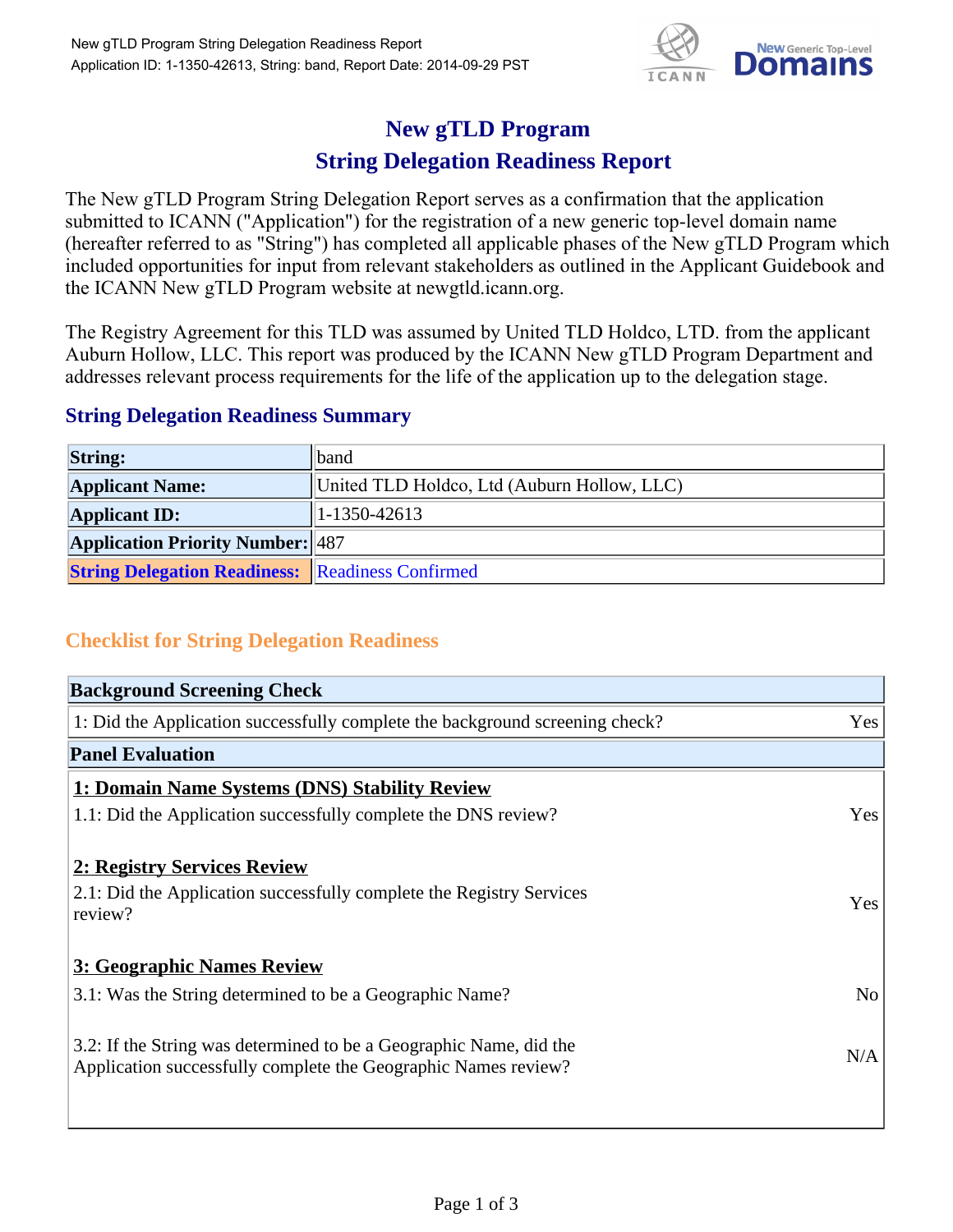

| <b>4: Financial Review</b>                                                         |            |
|------------------------------------------------------------------------------------|------------|
| $\vert$ 4.1: Did the Application successfully complete the Financial Capability    | <b>Yes</b> |
| review?                                                                            |            |
|                                                                                    |            |
| <b>5: Technical Review</b>                                                         |            |
| 5.1: Did the Application successfully complete the Technical and                   |            |
| <b>Operation Capability review?</b>                                                | <b>Yes</b> |
|                                                                                    |            |
| <b>6: String Similarity Review</b>                                                 |            |
| $\vert$ 6.1: Was the Application determined to not be confusingly similar to other | No         |
| applied for strings, including through String Confusion Objections?                |            |
|                                                                                    |            |
| 6.2: If the Application was determined to be confusingly similar to other          |            |
| applied for strings, including through String Confusion Objections, did the        |            |
| Application prevail in the string contention resolution process (CPE,              | Yes        |
| Auction, and/or Self-Resolution of String Contention via                           |            |
| withdrawal/termination of all other members in contention)?                        |            |

| <b>Public Comment Period</b>                                                                                                                                                                   |                |
|------------------------------------------------------------------------------------------------------------------------------------------------------------------------------------------------|----------------|
| 1: Was the public provided an opportunity to submit comments on the Application?                                                                                                               | Yes            |
| 2: Were comments for the Application considered by evaluation panels?                                                                                                                          | Yes            |
| <b>Objection Process</b>                                                                                                                                                                       |                |
| 1: Were objections filed against the Application?                                                                                                                                              | Yes            |
| 2: If objections were filed against the Application, did Applicant prevail in the dispute<br>resolution proceedings for all Legal Rights, Limited Public Interest and Community<br>Objections? | Yes            |
| Governmental Advisory Committee (GAC) Advice                                                                                                                                                   |                |
| 1: Did the GAC have an opportunity to provide advice for the Application?                                                                                                                      | Yes            |
| 2: Did the GAC provide consensus GAC advice that the String should not be approved by<br>the ICANN Board?                                                                                      | No             |
| 3: If the GAC provided consensus GAC advice to the ICANN Board, did the ICANN Board<br>(or New gTLD Program Committee) accept the GAC advice?                                                  | N/A            |
| <b>Accountability Mechanisms</b>                                                                                                                                                               |                |
| 1: Was the Application the subject of a complaint or review through one of ICANN's<br>accountability mechanisms (Reconsideration or Independent Review)?                                       | Yes            |
| 1.1: If yes, did the BGC, ICANN Board or New gTLD Program Committee determine that<br>the Application should not proceed to contracting?                                                       | N <sub>o</sub> |